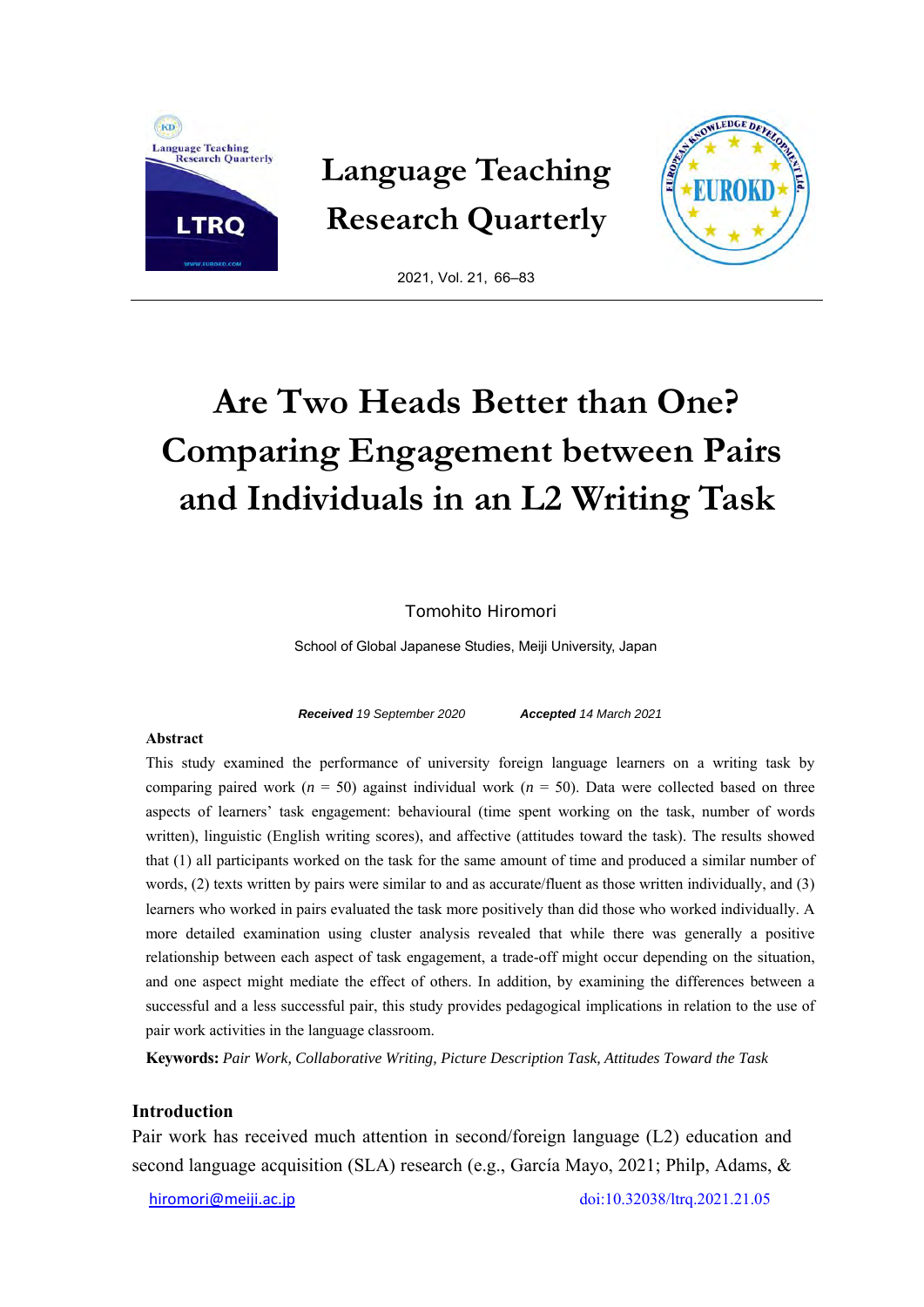Iwashita, 2014; Sato & Ballinger, 2016). Because a major goal of language education is to develop communicative abilities, it is natural to emphasize pair and group interactions. Through pair work, learners have more opportunities to use the language within the classroom and collaborate with their peers. Previous SLA research has also shown that compared to teacher-student interactions and individual learning, peer interactions between students not only promote social interactions between them but also lead to higher learning outcomes (e.g., Fernández Dobao, 2012, 2014; Kim, 2008; McDonough, 2004; Nassaji & Tian, 2010; Sato & Ballinger, 2016; Storch, 2002, 2007; Suzuki & Storch, 2020; Wigglesworth & Storch, 2009). However, does simply pairing students up lead to effective pair work? What is the difference between pairs that work and pairs that do not? What problems do the latter face? By examining these issues from a holistic and integrated perspective, this study aims to offer pedagogical implications concerning pair work in the language classroom.

# **Pair Work and Collaborative Writing**

Pair work is frequently used as a form of instruction in language classes as it increases opportunities for learners to use the target language in the classroom. Most foreign language learners do not have adequate opportunities to do so outside of the classroom, especially if English is not used routinely, as is the case in Japan—the target context of this study. In such a case, pair work may have a desirable impact on their language development. Not surprisingly, research on pair and group work in SLA has focused on investigating specific linguistic features arising from their interactions (e.g., the number of words produced, the number of turns exchanged, language-related episodes).

In this study, we examine collaborative writing in pair work. Relatively little time has been devoted to writing instruction in English classes. Indeed, the lack of experience in writing English has been repeatedly highlighted in studies on junior and senior high schools in Japan (Kimura, Kimura, & Shiki, 2010). The results of a survey of English teachers from approximately 200 Japanese universities (Takada, 2004) also revealed that, among the four skills (i.e., listening, speaking, reading, and writing), writing was covered in only about 5% of classroom instruction. Furthermore, compared to the other three skills, the use of collaborative activities in writing is still limited (Storch, 2013). Therefore, a more in-depth exploration of the possibilities of collaborative writing should be of great significance, both theoretically and practically.

Collaborative writing is generally defined as an activity in which two or more learners work together to interact with one text (Storch, 2005). Mutual engagement among learners, shared decision-making, and joint responsibility for the final product is critical to the success of this process. Extant research has suggested that collaborative writing benefits language learning in many ways (e.g., McDonough, Crawford, &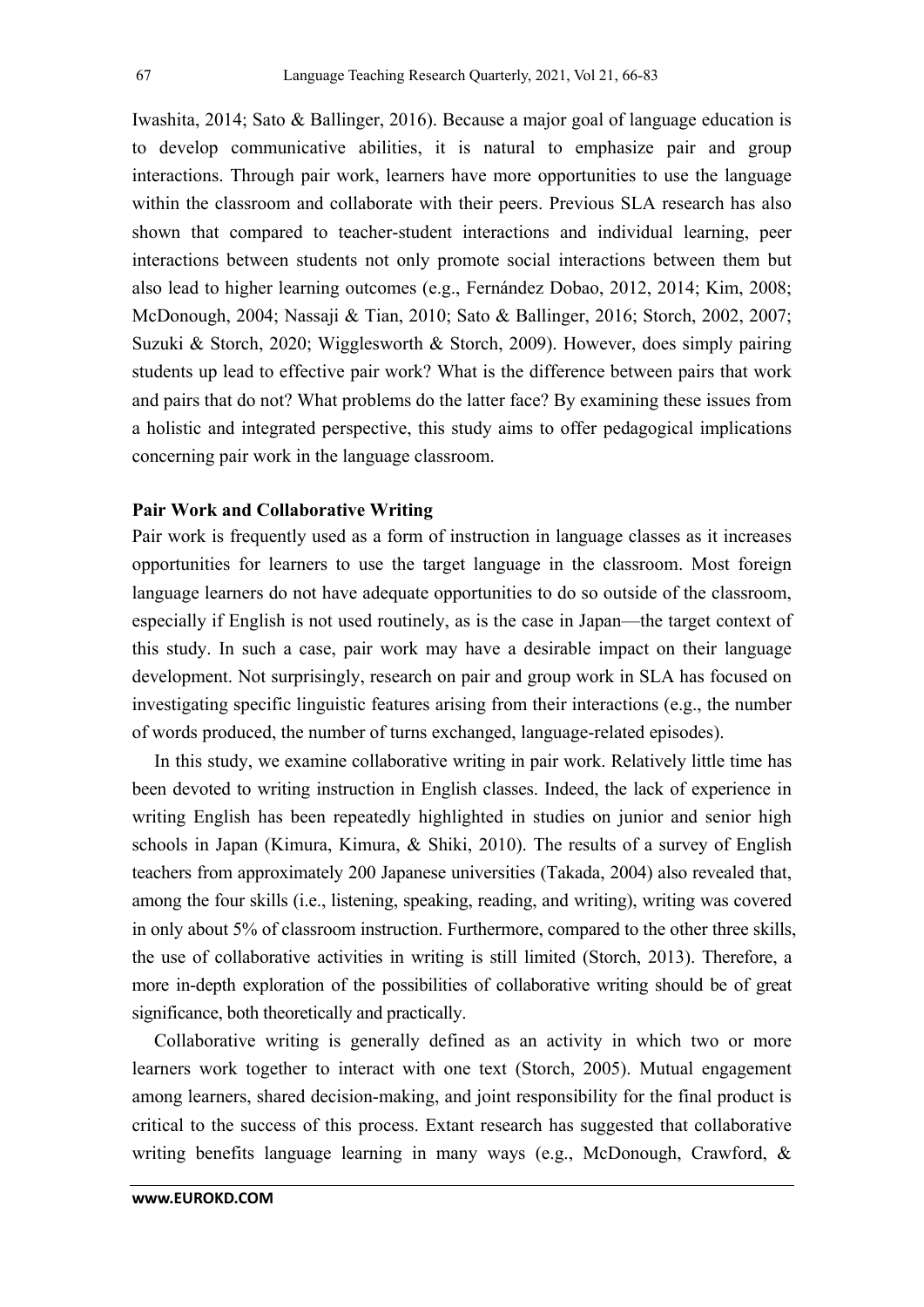Vleeschauwer, 2016; Storch & Aldosari, 2012; Villarreal & Gil-Sarratea, 2020; Watanabe & Swain, 2007; for a recent review, see Zhang & Plonsky, 2020). For example, writing activities with two or more learners produce interactions that have more variety and are of greater quality and quantity, increase the use of the target language, and ensure greater grammatical accuracy in writing. Compared to individual writing activities where students have to rely solely on their knowledge of a language, working in pairs or groups allows them to share their knowledge and, consequently, deal with more cognitively demanding learning tasks (Scott & de la Fuente, 2008; Teng, 2021). Studies have also shown that learners tend to solve more vocabulary-related problems through collaborative writing (Kim, 2008; Sato & Angulo, 2020), which is believed to facilitate vocabulary acquisition. In a nutshell, collaborative writing is a potent means to provide abundant language learning opportunities and, importantly, the achievement of higher-order learning outcomes in the classroom.

However, there have been notable inconsistencies in results regarding learners' perceptions of collaborative writing. While many studies have examined different learners' perceptions of collaborative writing and found that students tend to have positive attitudes toward the activity (e.g., Fernández Dobao & Blum, 2013; Qiu & Lee, 2020; Shehadeh, 2011), a significant number of other studies have reported that learners did not necessarily perceive it favourably and even expressed scepticism toward it. For example, McDonough (2004) conducted a collaborative writing activity comprising pair and group work among 16 English as a Foreign Language (EFL) university learners to investigate their perceptions of such activities. The results revealed that although the learners engaged in activities with each other and had several opportunities to learn, they felt that these activities were not conducive to language learning. Although the learners gave each other grammatically correct feedback, they were concerned that they would pick up the wrong grammar from their partners. Elola and Oskoz (2010) reported a case study of eight learners of advanced Spanish at an American university. Although learners were generally positive about the paired writing activity, they had different reasons for preferring individual writing (e.g., differences in learning styles, avoiding conflicts or disagreements, ease of scheduling). Similar findings were reported by Storch (2005), who noted that learners believed that pair work was more suitable for activities such as speaking while writing was essentially an individual activity. Some of the learners were unsure of their language skills and, therefore, hesitant to criticize others.

## **Research Intent and Research Questions**

Although collaborative writing appears to be effective in promoting linguistic development, not all learners necessarily positively perceive these activities. This suggests that at present, there is a gap between theory (research) and practice. If we can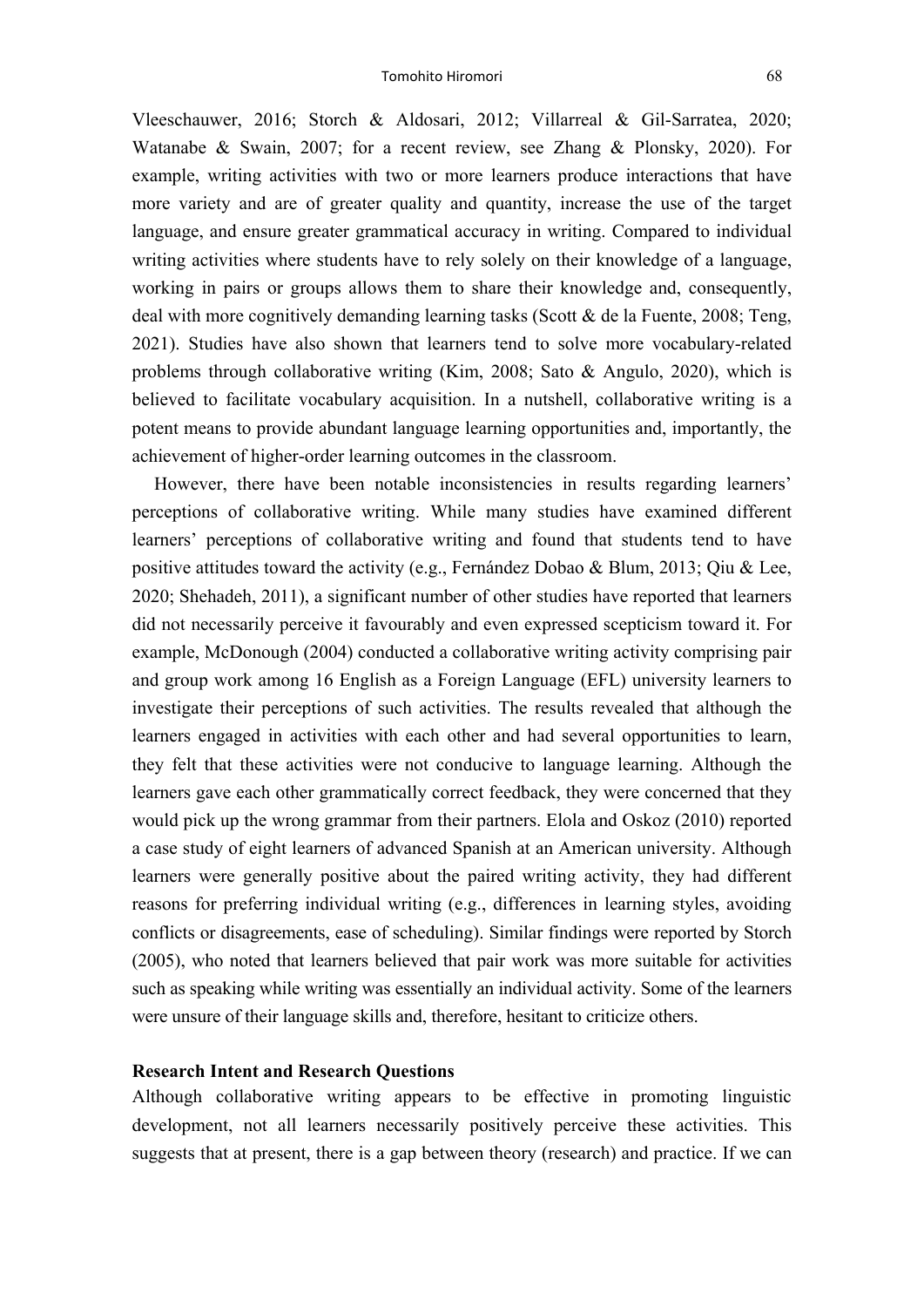identify what type of learner(s) regard collaborative writing positively, then we can implement more effective pair work in the classroom. Unfortunately, previous research approaches tended to isolate individual factors for examination, limiting their ability to provide an accurate and holistic picture of their influence. For example, it is still unclear whether learners' satisfaction is higher if their linguistic performance is higher or whether their satisfaction may be higher (or lower) even if their performance is lower (or higher).

To address these issues, this study takes a broader view of learners' approaches to collaborative writing in terms of behavioural (time spent working on the task and number of words written in English), linguistic (English writing scores), and affective (learners' attitudes toward the task) aspects of learner task engagement, and comprehensively examines the practice of pair work. To further clarify task engagement characteristics among pairs, we compare their efforts with individual students working independently. The research question is

**RQ:** What types of relationships and interactions exist among three aspects of task engagement (i.e., behavioural/linguistic/affective), and how do these relationships and interactions differ between pairs and individuals?

### **Method**

#### *Participants*

A total of 100 first-year EFL students (42 female, 58 male) from a private university in Japan participated in this study. All students were Japanese, aged between 18 and 20, and had studied English for at least six years at school as a compulsory subject before entering university. Students had been divided into beginner, elementary-intermediate, and intermediate levels based on the university placement test. Of these three levels, we had selected four elementary-intermediate classes to participate in the study and randomly divided them into two groups: a collaborative group ( $n = 50$ , 2 classes) and an individual group ( $n = 50$ , 2 classes). The collaborative group worked on the task described below in pairs, while the individual group worked on the same task individually.

# *Task*

A picture description task consisting of a four-frame cartoon (cited from Heaton, 1975) was used. Participants were instructed to interpret the cartoon's plot and describe its content in English. Handouts were prepared with the cartoon positioned at the top of an A4-sized sheet of paper and space left blank below for participants to write down their descriptions. The cartoon can be briefly described here as follows: (1) A family is eating at a restaurant when a fly enters through the window; (2) The son stands, rolling up a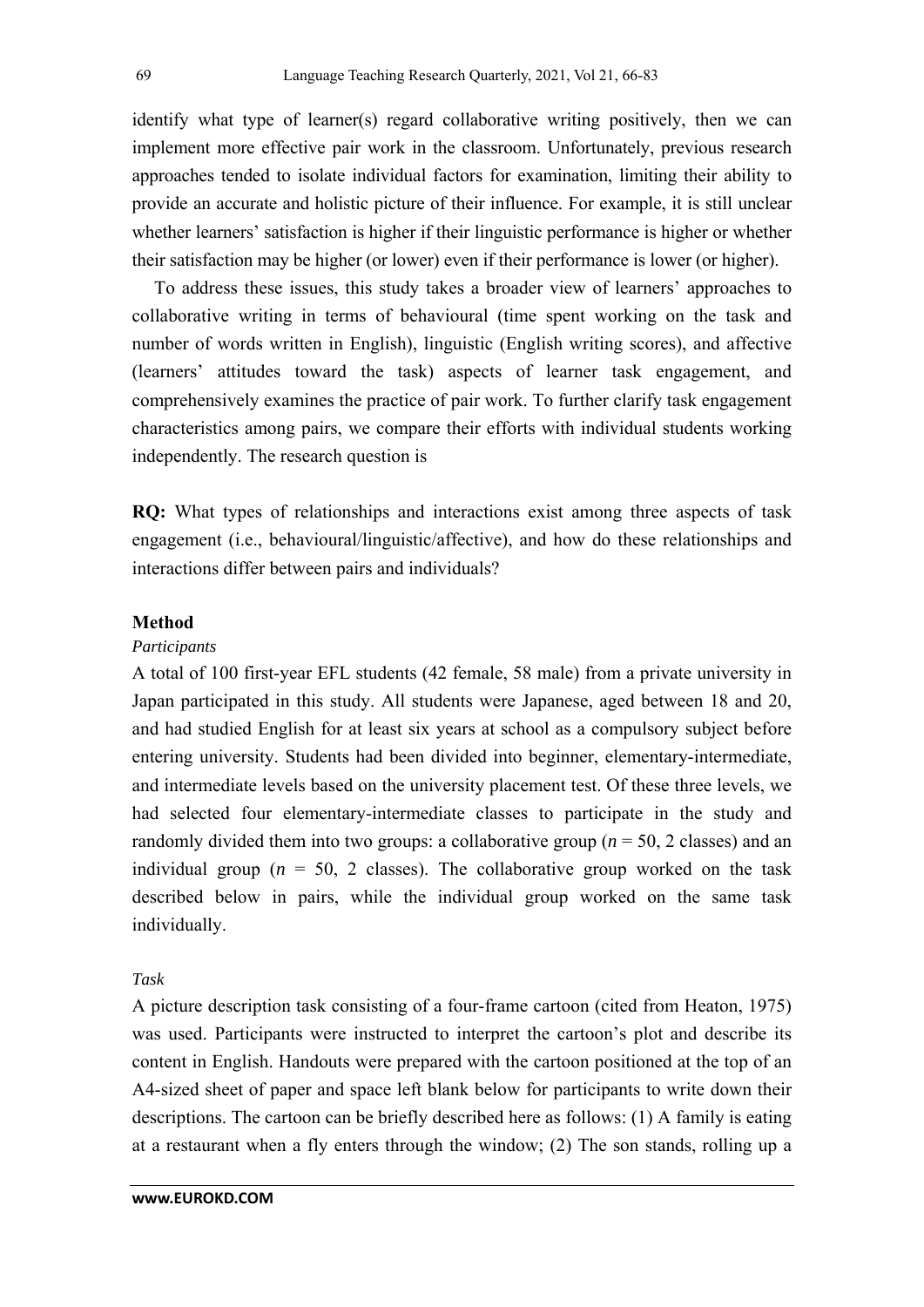newspaper to try and hit the fly; (3) He aims at the fly and strikes at it, although he also seems to have hit something else. The family applauds and rejoices at his successful manoeuvre; (4) A gentleman pops up behind the window, glaring at the blushing son. The son had not hit the fly but had hit his bald head.

#### *Procedure*

The participants were provided instructions for the task in advance (e.g., do not use dictionaries and reference materials; collaborative groups to work in pairs), and the actual activity time was set at 20 minutes. Participants were also instructed to record the time spent working on the task. The teacher walked around the classroom during the activity to check whether participants were following the instructions but did not provide any linguistic support. The task itself was conducted as part of the regular lesson. In the week following the activity, model answers and feedback on common mistakes were returned to participants.

#### *Data Collection*

Data were collected based on behavioural, linguistic, and affective aspects of learners' task engagement. For the behavioural aspect, the time spent on the task (i.e., behavioural engagement; Philp & Duchesne, 2016) by each pair or individual was recorded at the bottom of the handout. The total number of words written in English was also counted. For the linguistic aspect, English descriptions of the cartoon were scored on a 10-point scale using four perspectives (Jacobs et al., 1981; Shehadeh, 2011): (1) Content (0–3 points, whether the content of the illustration is adequately mentioned); (2) Organization (0–3 points, whether the structure and development of the illustration are clearly explained); (3) Vocabulary (0–2 points, whether the appropriate vocabulary is correctly used to explain the illustration); and (4) Grammar (0–2 points, whether elements such as grammar and punctuation are correctly used). Two researchers, each with more than ten years of experience teaching English at the university level, scored each piece of writing separately; the average score between the two was then considered the English writing score for each pair or individual (the inter-rater reliability of writing score by the two raters was .76). A questionnaire—with five multiple-choice and three open-ended questions—was administered after the task was completed for the affective aspect. Multiple choice questions assessed participants' attitudes toward the task (i.e., emotional engagement; Philp & Duchesne, 2016). Sample questions included "I found the task interesting" and "I was able to work on it enthusiastically," and were rated using a five-point Likert scale ranging from 1 (not at all) to 5 (very well). Cronbach's alpha was .85, confirming internal consistency.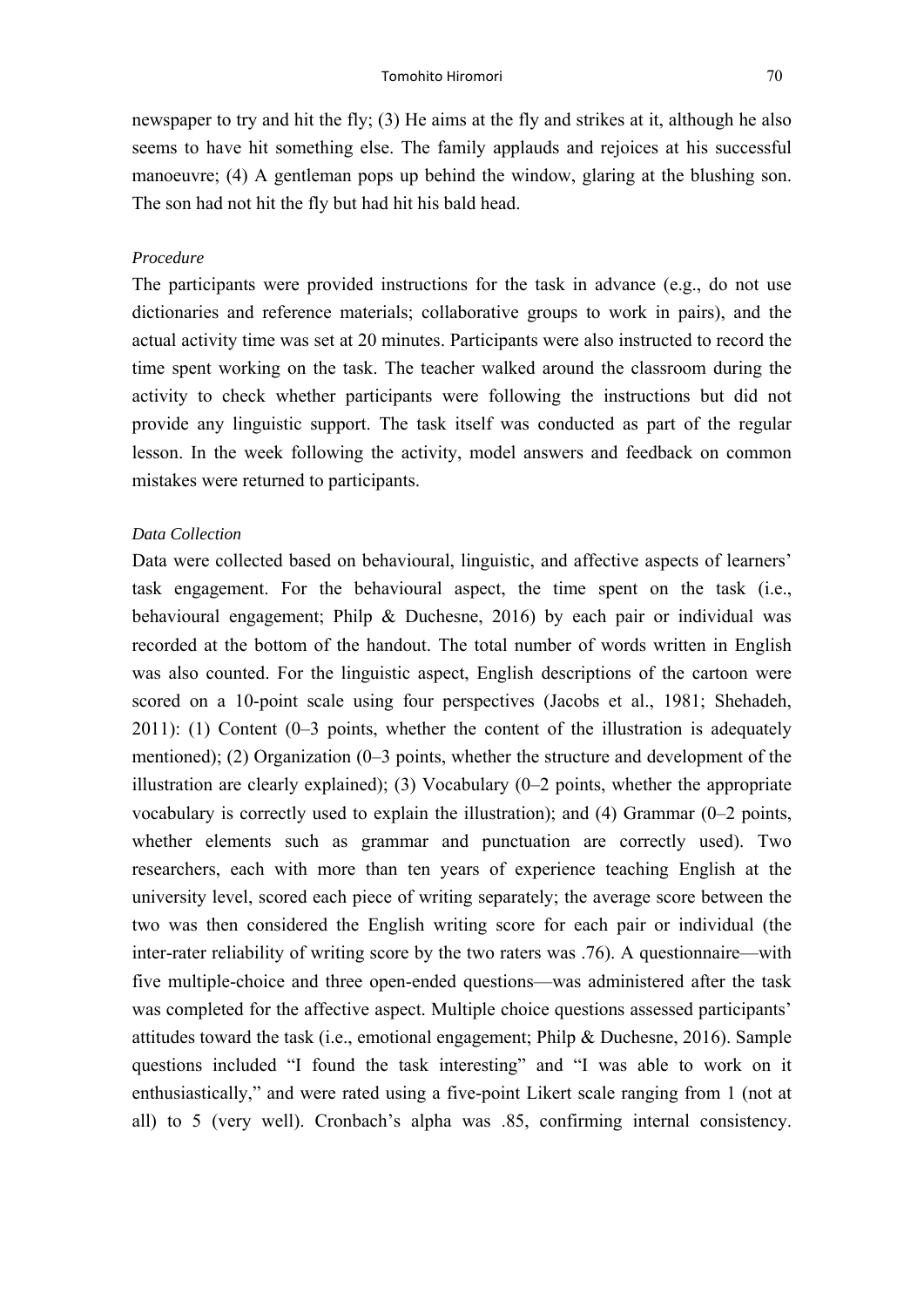Open-ended questions asked participants to describe what they felt, noticed, and remembered about their completed task.

# *Data Analysis*

Descriptive statistics and correlation coefficients were first calculated for each of the three aspects—behavioural, linguistic, and affective. We then used an independent *t*-test to examine whether there was a difference between pairs and individuals in the mean of each aspect. Next, participants (pairs and individuals, respectively) were classified into groups with similar characteristics according to the differences in the means of each indicator (i.e., time spent working on the task, number of words written in English, English writing scores, and attitudes toward the task), and each group was examined in detail. Cluster analysis (Ward's method with squared Euclidean distance technique) was used for this grouping because of its usefulness in categorizing subjects based on several traits (Hair & Black, 2000). It was hypothesized that some pairs and individuals would have balanced high averages in all aspects (i.e., positive relationships and interactions); different patterns might also be observed in others (i.e., negative relationships and interactions). Finally, answers to the open-ended questions were coded and categorized. Here, one researcher performed the coding, and his research assistant reviewed the analyses. Additional discussions were held in case of disagreements until the researchers reached an agreement (e.g., some categories were grouped into sub-categories and placed in the newly created primary categories).

# **Results**

# *Descriptive Statistics and Correlations*

Table 1 summarizes the descriptive statistics and the results of the independent *t*-tests. There was no statistically significant difference between pairs and individuals concerning the behavioural and linguistic aspects (all *ps* > .05). As for the latter, when the mean scores of the two groups were compared for each of the four perspectives (i.e., Content, Organization, Vocabulary, Grammar), there was again no significant difference between the two groups (all *ps* > .05). These results suggest that, as far as this study is concerned, two heads are NOT necessarily better than one when it comes to writing picture descriptions in English. Conversely, for the affective aspect, a different trend was observed. Learners who worked in pairs had more favorable attitudes than did those who worked individually ( $t$  [73] = 3.98,  $p = .00$ ,  $d = 0.98$ ). As a whole, while there was no difference in the way participants tackled the task (behavioural), or in the outcome of the task (linguistic), satisfaction with the task (affective) was higher among those who worked in pairs.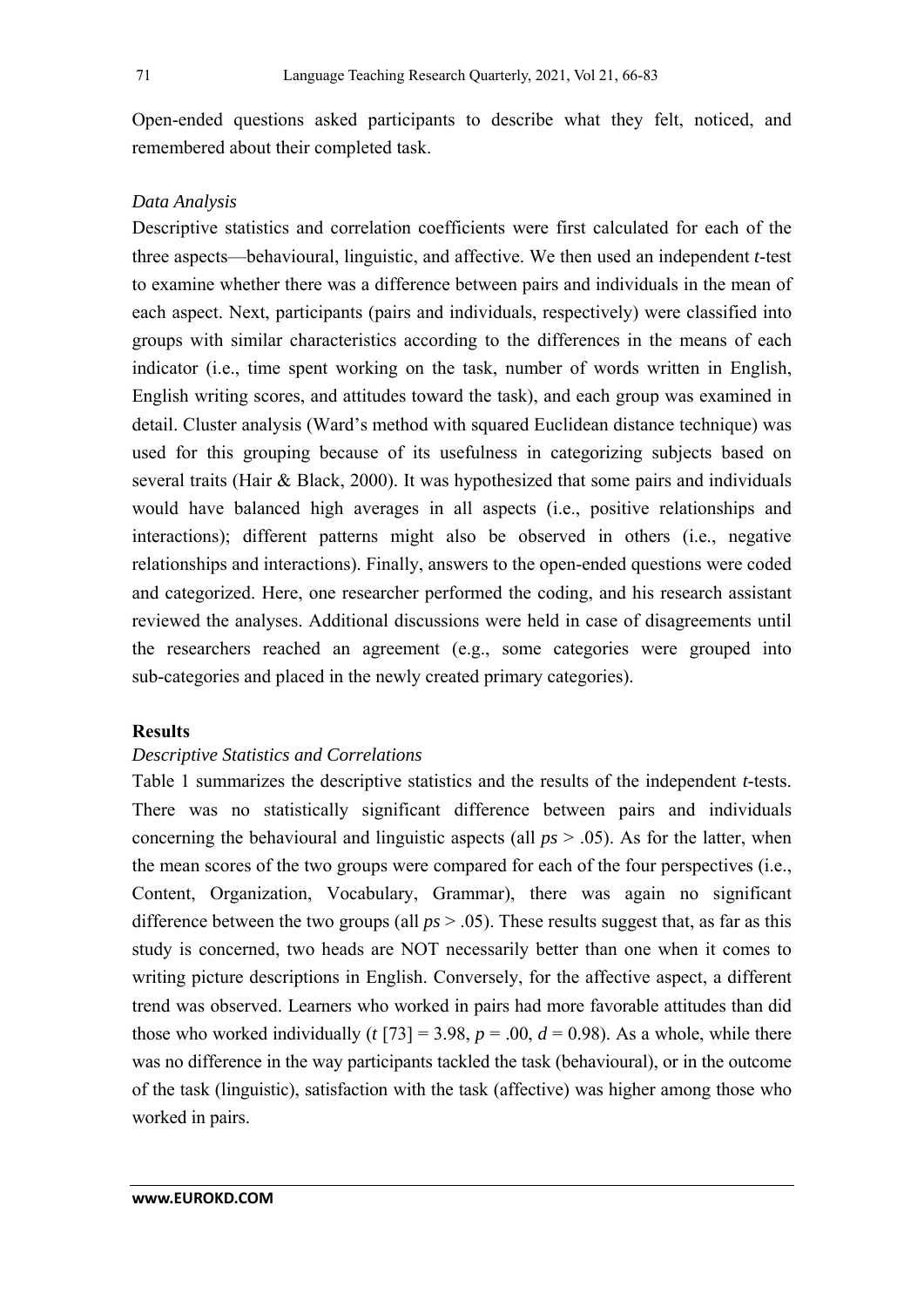|                                      | Pairs ( $n = 50$ ; 25 pairs) |                               | Individuals ( $n = 50$ ) |             |          | $\boldsymbol{p}$ |      |
|--------------------------------------|------------------------------|-------------------------------|--------------------------|-------------|----------|------------------|------|
| Indicator in each aspect             | M                            | t(73)<br><b>SD</b><br>M<br>SD |                          | Cohen's $d$ |          |                  |      |
| Behavioural aspect                   |                              |                               |                          |             |          |                  |      |
| - Time spent working on the task     | 18.65                        | 6.58                          | 21.29                    | 5.86        | $-1.76$  | .08              | 0.43 |
| - Number of words written in English | 61.16                        | 21.53                         | 67.58                    | 28.73       | $-0.99$  | .33              | 0.24 |
| Linguistic aspect                    |                              |                               |                          |             |          |                  |      |
| - English writing scores             | 5.72                         | 1.32                          | 5.81                     | 1.79        | $-0.22$  | .83              | 0.05 |
| Affective aspect                     |                              |                               |                          |             |          |                  |      |
| - Attitudes toward the task          | 4.40                         | 0.52                          | 3.74                     | 0.74        | $3.98**$ | .00.             | 0.98 |

Table 1

*Descriptive statistics and t-test results for each indicator in pairs and individuals* 

\*\*  $p < .01$ .

Table 2 summarizes the results of the analysis of correlation coefficients between each indicator. Some interesting results were observed: although the number of words written in English increased as the time spent working on the task increased (pairs: *r*  $= .60$ ; individuals:  $r = .44$ ), English writing scores (pairs:  $r = .16$ ; individuals:  $r = .05$ ) and attitudes toward the task (pairs:  $r = .25$ ; individuals:  $r = .14$ ) did not necessarily improve; this was the case for both pairs and individuals. This result indicates that the writing content and the level of satisfaction do not improve simply because time spent on the task increases. More notably, it was observed that among learners who worked individually, when the number of words written in English increased, so did their scores  $(r = .49)$ ; for learners who worked in pairs, such a trend was less apparent  $(r = .26)$ . In other words, learners who worked alone—in silence, concentrating on their writing, and consequently increasing their word count—tended to score higher. In contrast, learners who worked in pairs may have sacrificed some points—as well as time, depending on how they interacted with each other—when they disagreed on content.

Table 2

Indicator 1 2 3 4 1. Time spent working on the task — 2. Number of words written in English  $.60**/0.44**$ 3. English writing scores .16 / .05 .26 / .49\*\*

4. Attitudes toward the task .25 / .14 .33 / .30\* -.02 / .23

*Results of the correlation coefficients for each indicator in pairs and individuals* 

*Note.* Pairs / Individuals

\*  $p < .05$ .; \*\*  $p < .01$ .

#### **Cluster Analysis**

In order to examine the relationships and interactions between each aspect of learner engagement in more detail, a cluster analysis using four indicators (i.e., time spent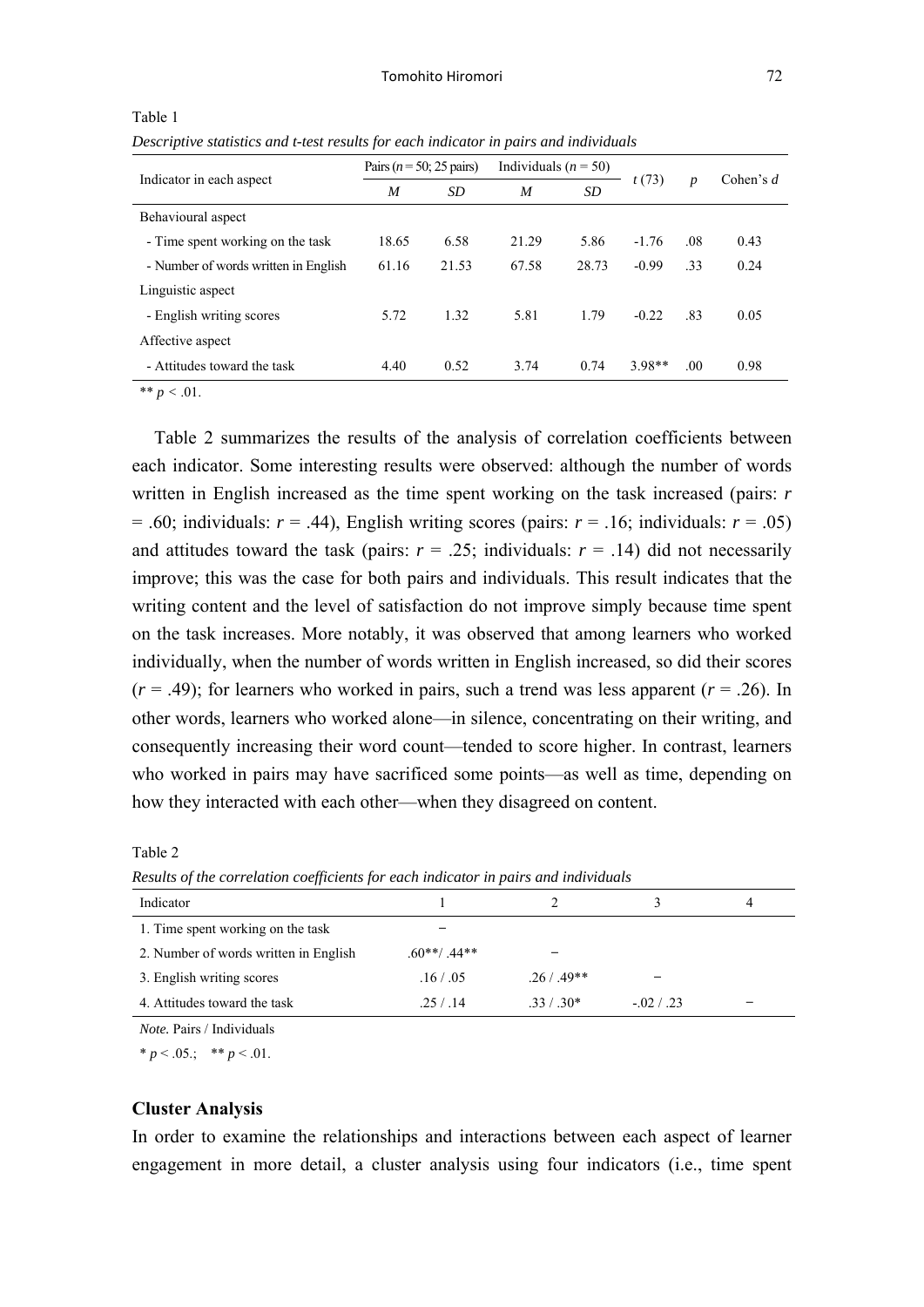working on the task, number of words written in English, English writing scores, and attitudes toward the task) was performed, and each pair or individual with similar characteristics was profiled. Since each indicator had different units, standardized values were used. Based on the dendrograms obtained from the analysis (see Appendix), we decided that it was appropriate to classify them into three clusters, each of which can be seen in Figure 1 (pairs) and Figure 2 (individuals), respectively. To confirm the validity of the grouping, ANOVAs were conducted. Results indicated significant overall differences among the clusters (all  $ps < .01$ ).





*Figure 1*. Results of cluster analysis of pairs.

*Figure 2*. Results of cluster analysis of individuals.

The scores of pairs in Cluster 1 were below the mean for all indicators. Time spent working on the task ( $M = 14.19$ ,  $SD = 3.83$ ), number of words written in English ( $M =$ 47.40,  $SD = 13.10$ ), and English writing score ( $M = 4.85$ ,  $SD = 0.75$ ) all had the lowest means among the three groups. Conversely, Cluster 2 had the highest means of the three groups in terms of time spent working on the task  $(M = 26.17, SD = 3.82)$ , number of words written in English ( $M = 79.75$ ,  $SD = 23.64$ ), and attitudes toward the task ( $M =$ 4.75, *SD* = 0.36), although its score in English writing did not differ from the overall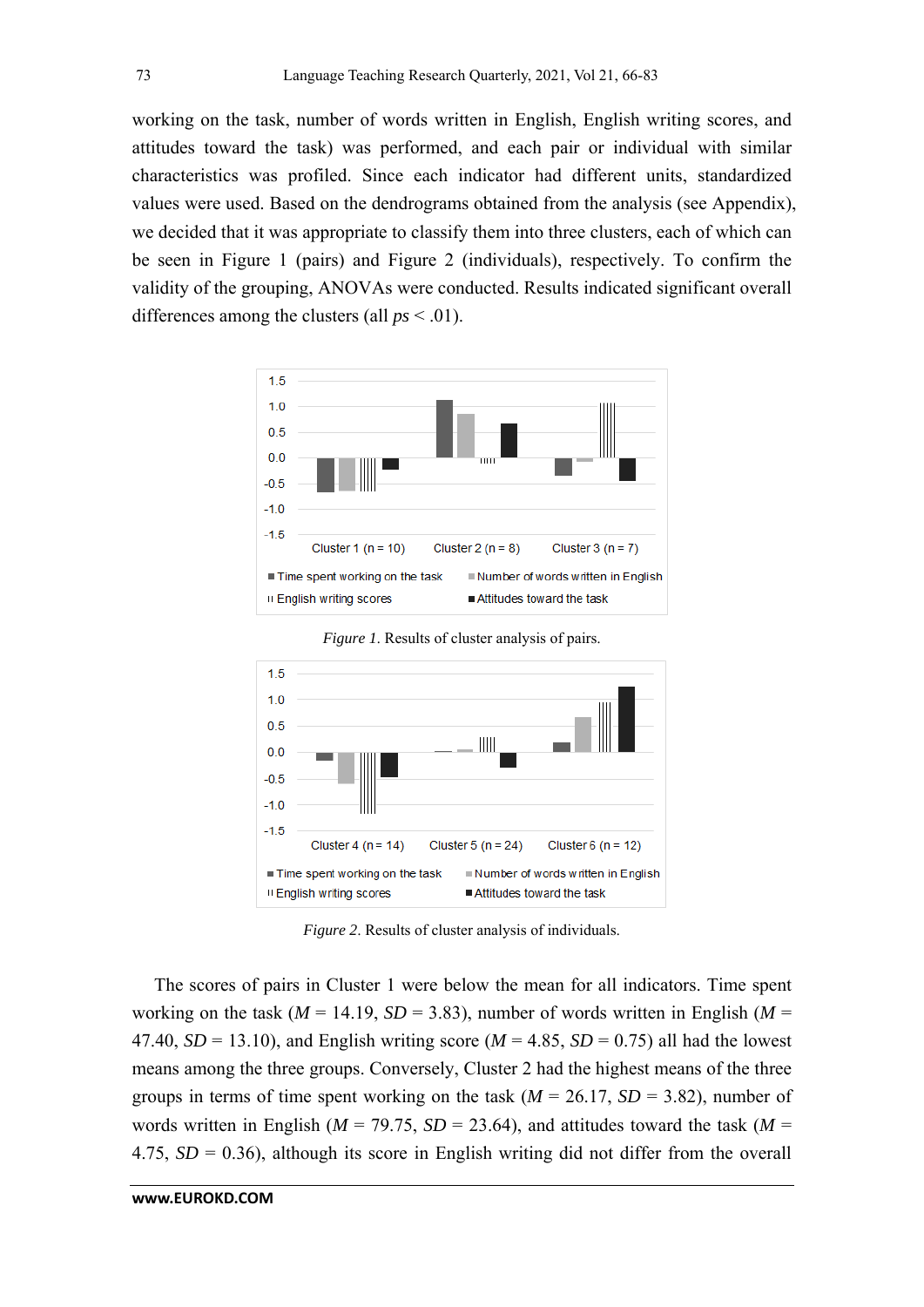mean (Cluster 2: *M* = 5.56, *SD* = 1.35; Overall: *M* = 5.72, *SD* = 1.32). A major feature of Cluster 3 was its high score in English writing (*M* = 7.14, *SD* = 1.35). This result led us to expect that Cluster 3's participants would be the most satisfied with the task when their scores on attitudes toward the task were not as high as those of the others ( $M =$ 4.16,  $SD = 0.54$ ). In other words, there seemed to be a "trade-off" relationship between English writing scores and attitudes toward the task. Cluster 3 pairs should have been the most satisfied, but this did not happen. Likewise, Cluster 2 pairs had the highest satisfaction scores, although their writing scores were almost average. These interactions between the various aspects of learners' task engagement will be discussed in more detail later.

Compared to the pairs, overall trends for individuals were easier to discern. Cluster 4's scores were below the mean for all indicators. In this sense, Cluster 4's individuals correspond to Cluster 1's pairs. In particular, Cluster 4's English writing scores (*M* = 3.73,  $SD = 0.70$ ) were about two points lower than the overall average ( $M = 5.81$ ,  $SD =$ 1.79). The scores of learners in Cluster 5 were close to the mean on all indicators. Considering that about half of the students (24 out of 50) made up this cluster, it was likely a result of the averaging out of all learners within one group. On the other hand, for Cluster 6, although the time spent working on the task did not differ much from the overall average (Cluster 6:  $M = 22.33$ ,  $SD = 6.69$ ; Overall:  $M = 21.29$ ,  $SD = 5.86$ ), they had the highest averages among the three groups in terms of number of words written in English ( $M = 86.91$ ,  $SD = 43.25$ ), English writing score ( $M = 7.50$ ,  $SD = 1.64$ ), and attitudes toward the task  $(M = 4.67, SD = 0.39)$ . Overall, for individuals, there were generally positive relationships where each aspect was activating or strengthening another.

In summary, we can differentiate clear patterns among participants who had worked individually: a low average for all three behavioural, linguistic, and affective aspects (Cluster 4; see Figure 2); average scores in all aspects (Cluster 5), and an overall balanced high average (Cluster 6). Among participants who worked in pairs, one group had high levels of engagement (behavioural) and satisfaction (affective) with the task, even though the outcome of the task (linguistic) was average (Cluster 2; see Figure 1). Conversely, another group had particularly strong outcomes but low levels of engagement and satisfaction with the task (Cluster 3). In the following section, we further examine these results by analyzing the open-ended questions' comments.

## **Analysis of the Open-Ended Questions**

Participants were asked to describe what they felt, noticed, and remembered about the task immediately after completing it. We categorized the answers obtained, which yielded six categories for pairs and four categories for individuals (for comparison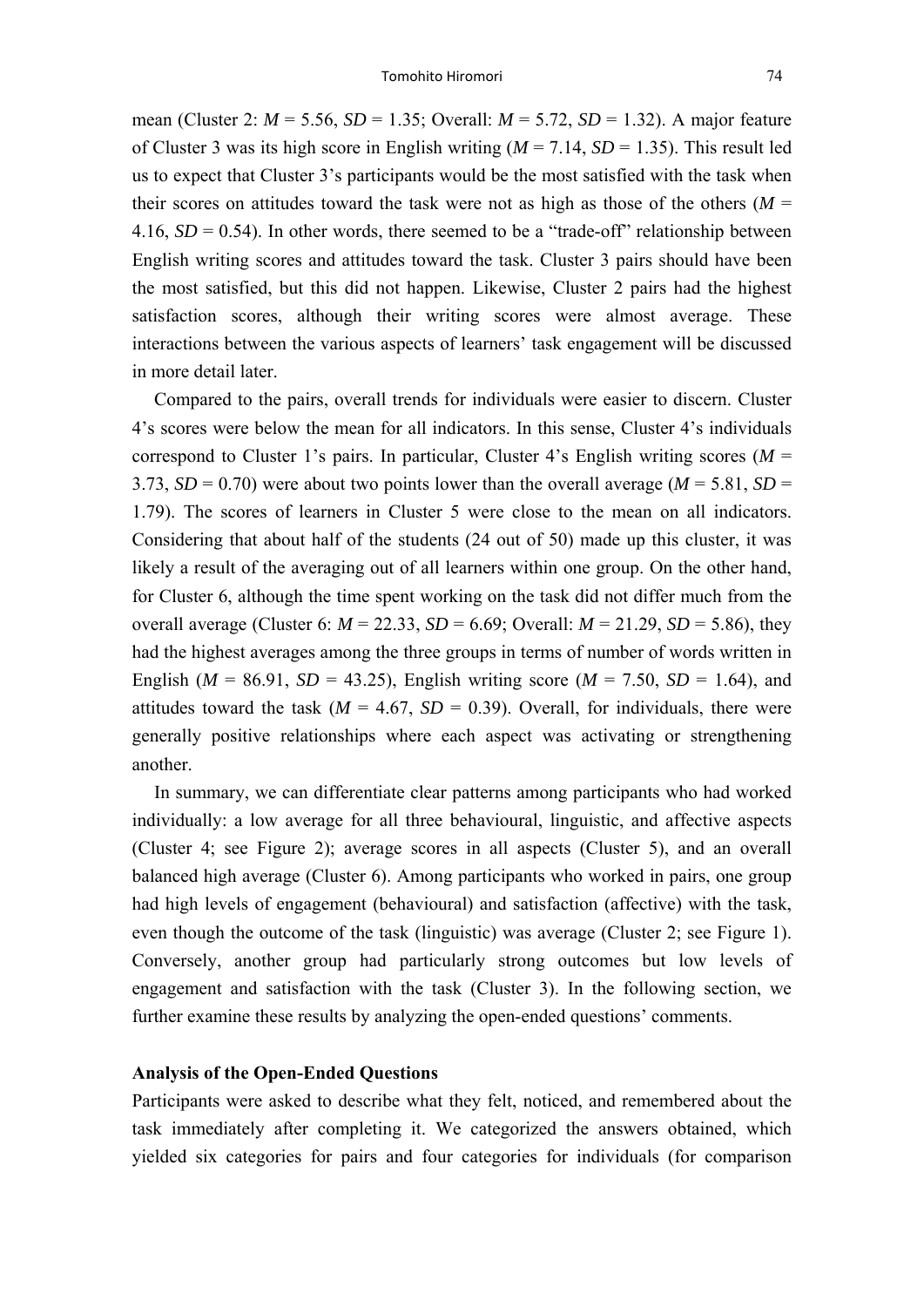purposes, the results of individuals are treated in the same way as that for groups). Tables 3 and 4 show the classification results and their occurrence (in percentages) for pairs and individuals, respectively.

| Cluster 1 | Category                            | $\frac{0}{0}$ |
|-----------|-------------------------------------|---------------|
|           | 1 Lack of English abilities         | 31.43         |
|           | 2 Positive perceptions of the task  | 22.86         |
|           | 3 Difficulty of the task            | 20.00         |
|           | 4 Advantages of pair work           | 11.43         |
|           | 5 Anxiety about the task engagement | 8.57          |
|           | 6 Self-efficacy                     | 5.71          |
|           |                                     | 100           |
| Cluster 2 | Category                            | $\frac{0}{0}$ |
|           | 1 Advantages of pair work           | 32.26         |
|           | 2 Lack of English abilities         | 25.81         |
|           | 3 Positive perceptions of the task  | 19.35         |
|           | 4 Difficulty of the task            | 16.13         |
|           | 5 Anxiety about the task engagement | 3.23          |
|           | 5 Self-efficacy                     | 3.23          |
|           |                                     | 100           |
| Cluster 3 | Category                            | $\frac{0}{0}$ |
|           | 1 Lack of English abilities         | 50.00         |
|           | 2 Difficulty of the task            | 19.23         |
|           | 3 Advantages of pair work           | 15.38         |
|           | 4 Positive perceptions of the task  | 11.54         |
|           | 5 Self-efficacy                     | 3.85          |
|           |                                     | 100           |

Table 3

*Classification results for pairs: frequency of occurrence for different categories of comments*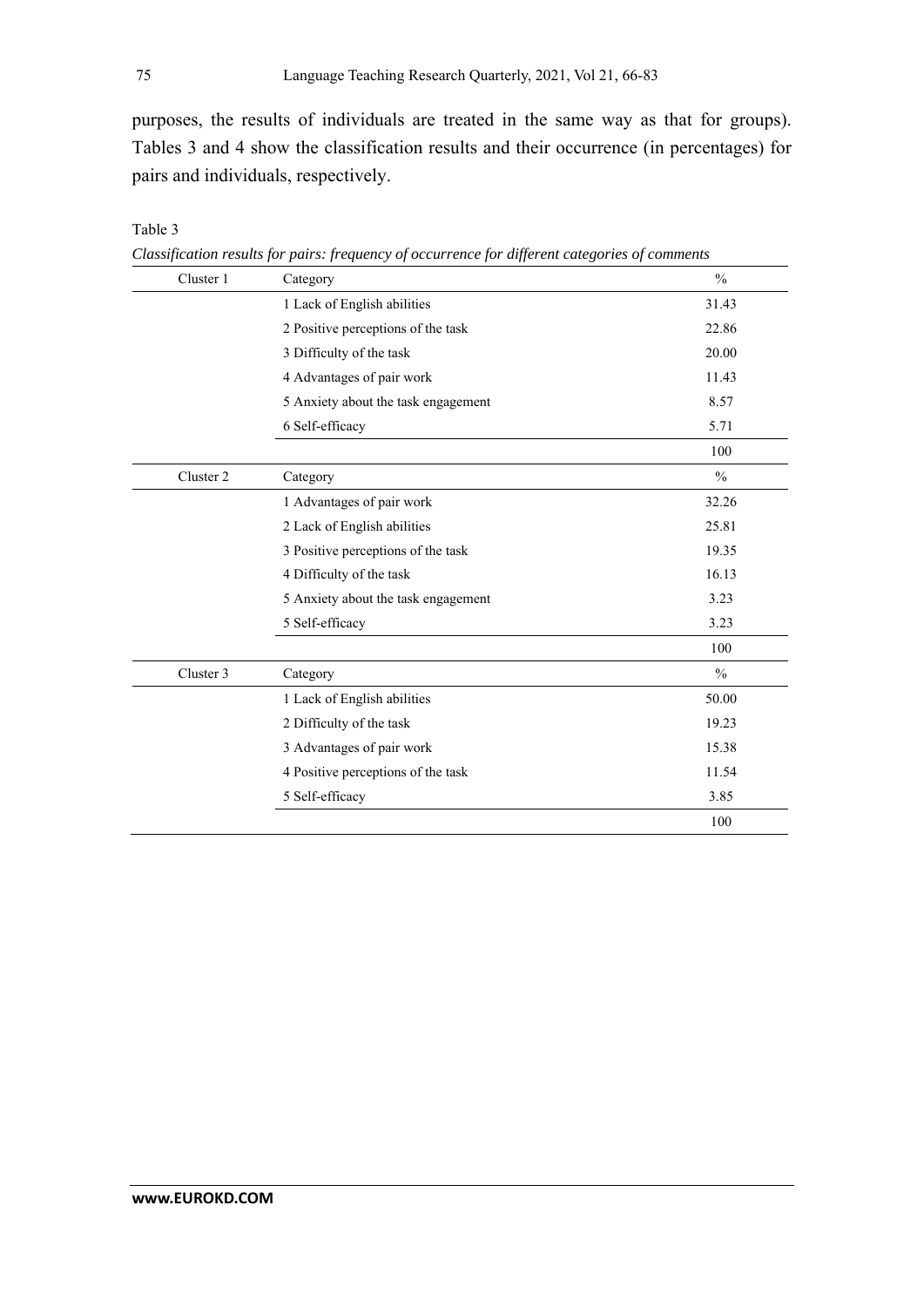| Cluster 4 | Category                           | $\frac{0}{0}$ |
|-----------|------------------------------------|---------------|
|           | 1 Lack of English abilities        | 48.84         |
|           | 2 Positive perceptions of the task | 23.26         |
|           | 3 Difficulty of the task           | 18.60         |
|           | 4 Self-efficacy                    | 9.30          |
|           |                                    | 100           |
| Cluster 5 | Category                           | $\%$          |
|           | 1 Lack of English abilities        | 50.00         |
|           | 2 Positive perceptions of the task | 20.83         |
|           | 3 Difficulty of the task           | 16.67         |
|           | 4 Self-efficacy                    | 12.50         |
|           |                                    | 100           |
| Cluster 6 | Category                           | $\frac{0}{0}$ |
|           | 1 Lack of English abilities        | 50.00         |
|           | 2 Positive perceptions of the task | 27.78         |
|           | 3 Difficulty of the task           | 11.11         |
|           | 4 Self-efficacy                    | 11.11         |
|           |                                    | 100           |

Table 4

*Classification results for individuals: frequency of occurrence for different categories of comments* 

We highlighted three characteristics observed from the pairs' comments. First, in every cluster, approximately 25% to 50% of the comments described "lack of English abilities" (e.g., "I was very aware of my lack of English skills"; "I didn't understand the English word "*hage*" (bald). I again realized that my vocabulary was not good enough"). Many participants mentioned their difficulties with vocabulary and grammar (especially the use of tenses, articles, and prepositions). Second, although all clusters mentioned the "advantages of pair work," it was more prevalent in Cluster 2. Typical comments included: "At a quick glance, the content was meager, but through discussion with my partner, I was able to expand the content, and it became interesting"; "It was interesting because my friend's opinions and thoughts were different. In terms of content, we came up with a lot of ideas, so it was very detailed." In this way, the participants did not view differences of opinion with their partners as negative. Instead, such differences provided them with new perspectives and opportunities to exchange opinions. Third, every cluster had a large percentage of comments regarding the task itself, broadly divided into positive ("positive perceptions of the task") and negative ("difficulty of the task"). Positive comments included: "I enjoyed it because it was a four-frame cartoon. I felt like our imaginations improved because we were able to think about what it would look like"; "It was interesting to know that trying to translate difficult words can be challenging, but rephrasing them into simple words made it easier. I'd like to do this kind of activity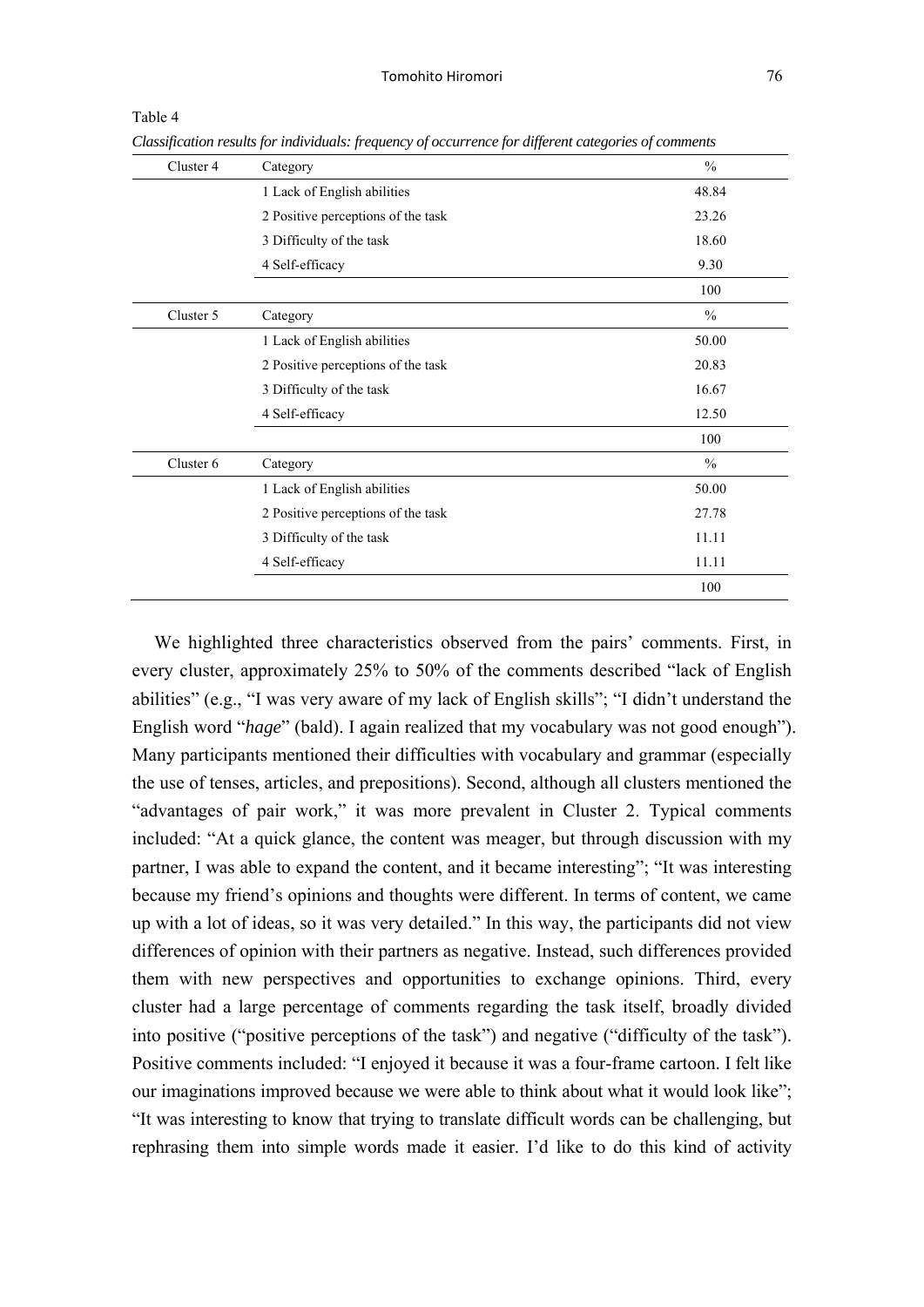again." Negative comments included: "I found it difficult to explain the situation in the four-frame cartoon"; "There was a sudden appearance of an uncle, so I thought it was somewhat out of context." These reactions indicate that the characteristics of the task (e.g., topic, difficulty, and form of instruction) also affect participants' engagement, for better or worse.

The main characteristics of the comments from the individuals mirrored that of the pairs in the frequency of occurrence and order. Approximately half of the accounts in all the clusters mentioned the "lack of English abilities." The students commented, "I felt frustrated because I did not have enough vocabulary and also because I could not use a dictionary"; "There were words whose meaning I partially knew, but I was not sure what they really meant. I was painfully aware of my own inexperience in English." Individual participants' description of their "lack of English abilities" may be attributed to their inability to consult partners about words and grammar in lieu of dictionaries when they encountered problems. Thus, they had no choice but to remain vague or to give up. Among the participants in Cluster 6, many mentioned a lack of confidence in their English abilities even though they scored the highest in English writing. Additionally, only 10% of their comments addressed "self-efficacy" (e.g., "I was able to deal with most of the words I knew"; "It was a slightly easier task, and I was able to put the scene into sentences smoothly"). A relatively large proportion of individual participants mentioned the task itself; thus, the type of task chosen has important implications for individual efforts.

## **Discussion**

This study compared pairs ( $n = 50$ ; 25 pairs) and individual learners ( $n = 50$ ) in their performance of the same writing task. Specifically, we focused on the relationships (or interactions) between behavioural (i.e., time spent working on the task and number of words written in English), linguistic (i.e., English writing scores), and affective (i.e., learners' attitudes toward the task) aspects of task engagement and how those relationships differed for pairs as compared to individuals. First, as for the unique effects of each aspect, the results demonstrated no noticeable difference between paired and individual efforts, except for positive attitudes toward the task. Thus, just working in pairs in a writing activity does not guarantee that participants will achieve higher results than they would individually. This result suggests that language teachers need to pay closer attention to the type and quality of the activity to see what is actually happening in the pair work. Second, regarding the combination effects, the results of both the cluster analysis and the open-ended questions revealed that pairs who worked on the task for a long time and had a high level of satisfaction reaped the benefits of pair work. In contrast, pairs who wrote well in English did not necessarily have a high level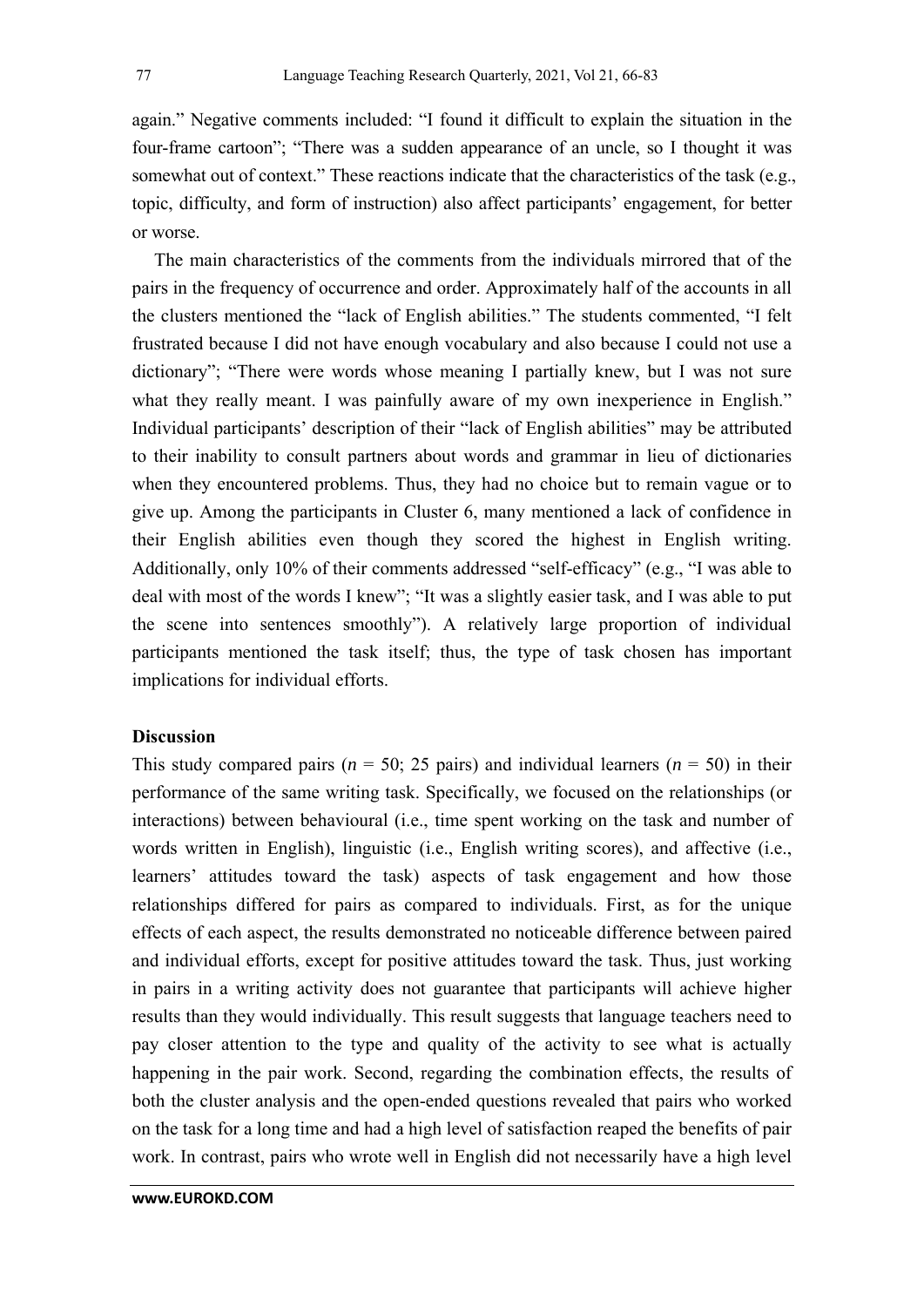of satisfaction with the task and tended to feel their lack of English ability and the task's difficulty more acutely. In general, learners who are good at English and/or highly motivated are more likely to be able to complete tasks without working as a pair. To enjoy the benefits of pair work, they would need to understand the purpose and significance of pair work.

The lowest English writing scores were found in Cluster 1 ( $M = 4.85$ ) for pairs and Cluster 4 ( $M = 3.73$ ) for individuals. Since the overall means of the two groups were not significantly different (5.72 for pairs and 5.81 for individuals), the difference between Cluster 1 and Cluster 4 can be attributed to the positive impact of cooperative efforts between the students in pairs. In comparison, the highest average scores were found in Cluster 3 ( $M = 7.14$ ) for pairs and Cluster 6 ( $M = 7.50$ ) for individuals, showing no significant difference between the two. This may be because pairs in Cluster 3 did not take full advantage of the benefits of pair work. Fernández Dobao (2012) noted that collaborative problem solving tends to occur when all members of a pair or group have a collaborative mindset, share ideas, and are actively involved in each other's contributions.

Similarly, Sato and Viveros (2016) examined the relationship between interactional moves and collaborative peer interaction patterns. They concluded that while proficiency does impact learners' interactional behaviours, a learner's psychological approach toward the partner and/or task (i.e., collaborative mindset) may be a stronger mediating factor for their task engagement, consequently, L2 development. However, as this study showed, such mindset and problem-solving behaviour do not occur spontaneously among students.

The process of collaborative writing requires students to share their opinions and give feedback to each other. Students often referred to their lack of English abilities and the task's difficulty in the post-task open-ended questions. This may have been an obstacle to expressing their opinions about their partner's ideas and writing in situations where they were not confident (Elola & Oskoz, 2010; Storch, 2005). In fact, among the participants in the present study, a few pairs were (too) passive in their approach to the task. For example, there was a threefold difference in the amount of speech during pair work between the pair with the least words (1382 words) and the most words (5775 words), and a 3.5-fold difference in the number of turns during pair work between the pair with the least (108 turns) and most turns (375 turns). Naturally, there were cases where the amount of speech was high, but the number of turns was low; in either case, the learners who played a leading role in the activity tended to have high amounts of speech and turns. In relation to this, Storch (2002, 2013) classified the patterns of interactions in pair work into four categories (i.e., Collaborative, Expert/Novice, Dominant/Dominant, and Dominant/Passive). Previous studies have repeatedly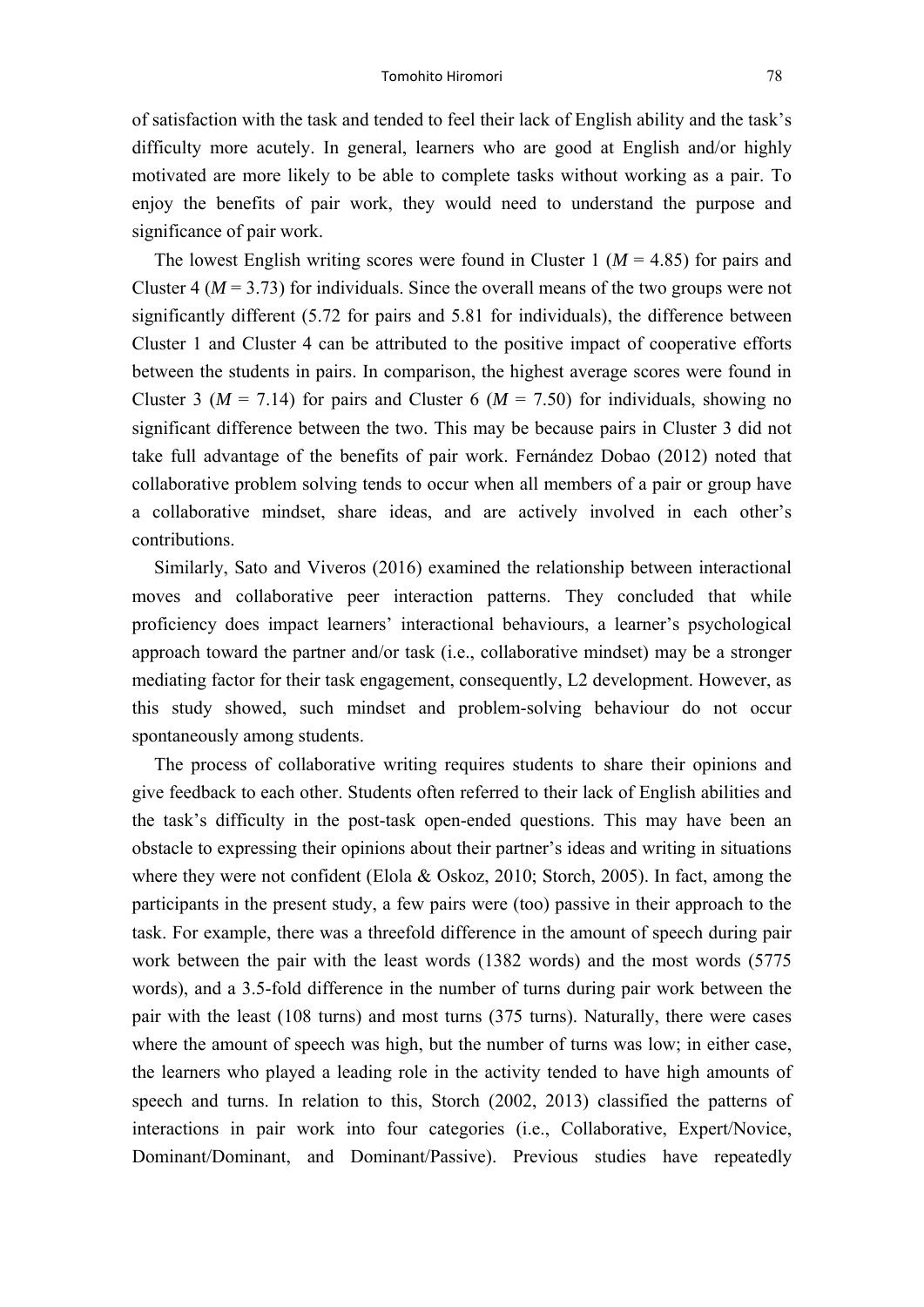highlighted that learners' interaction patterns fall into one of these four categories (e.g., Chen, 2018; Kim & McDonough, 2008; Watanabe & Swain, 2007). However, if learners are not confident in their English ability, as in the case of this study's participants, they may end up being passive (i.e., Passive/Passive). Therefore, for successful collaborative activities, it is necessary to create an atmosphere in which participants feel comfortable making mistakes; specifically, they need to feel comfortable making them in front of partners and appreciate their partner's opinions and feedback. If learners can accumulate such experiences in their daily classes, they will communicate more actively and confidently in pair and group activities.

As for the relationships between each aspect of task engagement, there were relatively simple positive relationships in the case of individuals, but negative relationships (i.e., trade-off) were also found in pairs. Namely, students might focus too much on one aspect (e.g., good relationships with the partner, good performance in English writing) and neglect others. Depending on the situation, each aspect of task engagement could deactivate or inhibit others. Learners' sufficient understanding of the benefits of pair work plays a particularly important role here. Although pairs in Cluster 2 were aware of the benefits of pair work and consequently had very positive attitudes toward the task, the "advantages of pair work" were mentioned by only 11.43% and 15.38% of the respondents in Clusters 1 and 3, respectively (Table 3). This highlights the importance of raising learners' awareness of the potential of collaborative learning in the classroom. Extant research has demonstrated that collaborative learning benefits language learning in many ways, but this is only possible when the learners understand its value (Fernández Dobao & Blum, 2013; McDonough, 2004). Therefore, teachers must explain the benefits of collaborative learning to their students explicitly. For example, teachers can exchange ideas with students about the advantages or disadvantages of pair work and have students experience actual pair work that incorporates the benefits. Pair work is often more active when one individual acts as the activity leader (Northouse, 2009). If pair work is to be conducted continuously in the classroom, it would be pertinent to have students alternating the role of leader while working on a task. Teachers can also show videos that display desired behaviours in collaboration and then prompt them to reflect on good or bad collaboration. When students buy into the potential of pair or group work, they will be more inclined to appreciate such learning benefits.

# **Conclusion**

As with other studies, this study also has several limitations that could be addressed by future research. First, a limited number of participants engaged in performing a specific task, and caution should be exercised against overgeneralizing the results. Future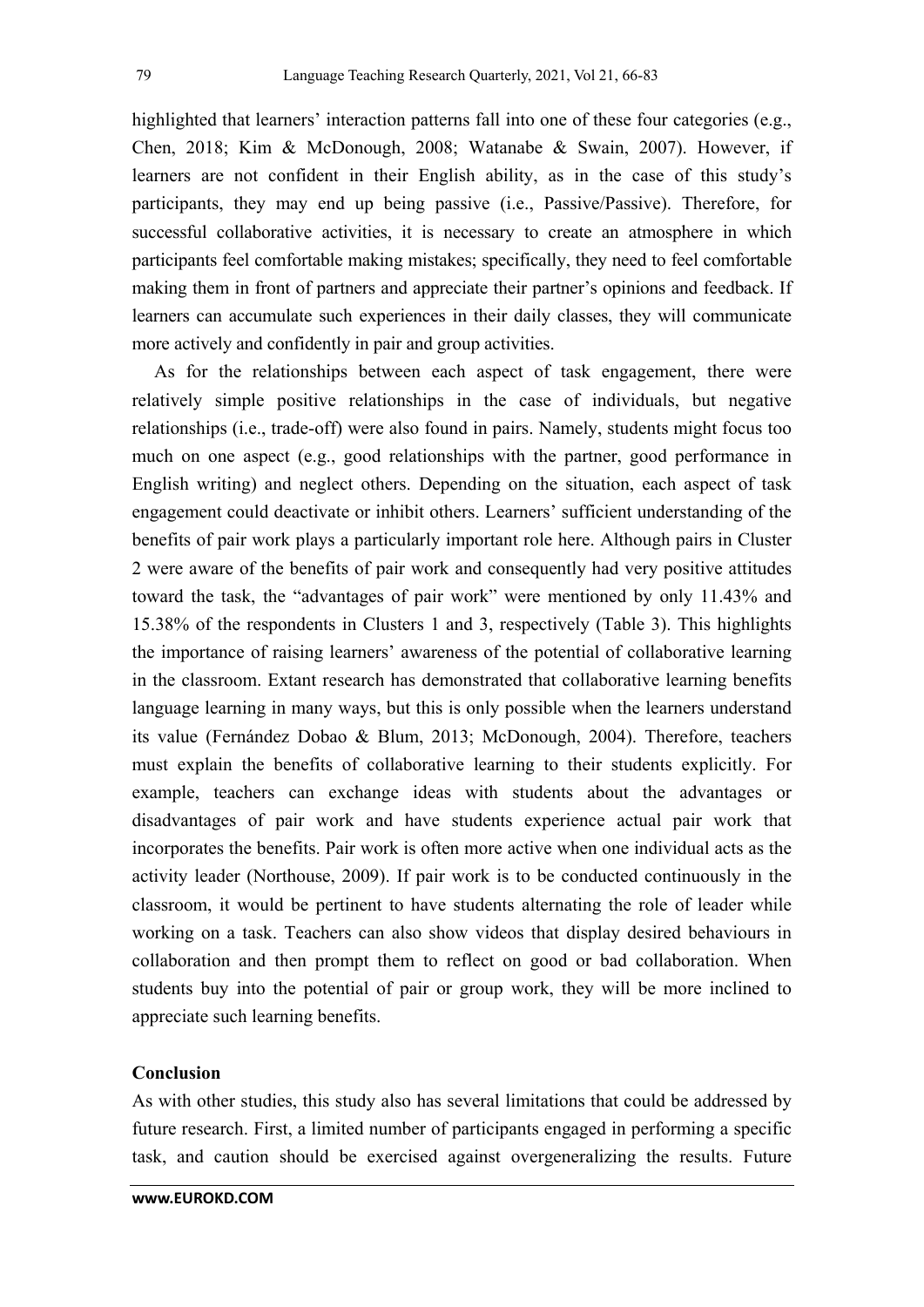research should be conducted focusing on different task types and topics or to examine the impact of different partners. We could also implement collaborative writing regularly in the classroom to determine how learners' engagement and attitudes toward collaborative learning change over time. In addition, we could attempt to qualitatively analyze the kinds of interactions that take place between pairs.

This study analyzed students' approaches to pair work based on a combination of behavioural, linguistic, and affective aspects. Given that the process of language acquisition by individual students is already complex, it is not hard to imagine that language acquisition in pairs and groups is even more complicated. However, if the primary purpose of learning a language is to communicate with others, then it is only natural—if not of utmost importance—to pay attention to the study of communication in pairs and groups. In such studies, the researchers' cumulative, collaborative efforts can be premised on the principle that two heads are better than one.

#### **References**

- Chen, W. (2018). Patterns of pair interaction in communicative tasks: The transition process and effect on L2 teaching and learning. *ELT Journal*, *72*(4), 425–434. https://doi.org/10.1093/elt/ccy015
- Elola, I., & Oskoz, A. (2010). Collaborative writing: Fostering foreign language and writing conventions development. *Language Learning & Technology*, *14*(3), 51–71. https://www.learntechlib.org/p/52235/
- Fernández Dobao, A. (2012). Collaborative writing tasks in the L2 classroom: Comparing group, pair, and individual work. *Journal of Second Language Writing*, *21*(1), 40–58. https://doi.org/10.1016/j.jslw.2011.12.002
- Fernández Dobao, A. (2014). Vocabulary learning in collaborative tasks: A comparison of pair and small group work. *Language Teaching Research*, *18*(4), 497–520. https://doi.org/10.1177/1362168813519730
- Fernández Dobao, A., & Blum, A. (2013). Collaborative writing in pairs and small groups: Learners' attitudes and perceptions. *System*, *41*(2), 365–378. https://doi.org/10.1016/j.system.2013.02.002
- García Mayo, M. P. (Ed.) (2021). *Working collaboratively in second/foreign language learning*. Berlin: Mouton De Gruyter.
- Hair, J. F., & Black, W. C. (2000). Cluster analysis. In L. E. Grimm & P. R. Yarnold (Eds.), *Reading and understanding more multivariate statistics* (pp. 147–205). New York, NY: American Psychological Association.
- Heaton, J. B. (1975). *Beginning composition through pictures.* London: Longman.
- Jacobs, H. L., Zingraf, S., Wormuth, D., Hartfield, V., & Hughey, J. (1981). *Testing ESL composition: A practical approach*. Rowley, MA: Newbury House.
- Kim, Y. (2008). The contribution of collaborative and individual tasks to the acquisition of L2 vocabulary. *Modern Language Journal*, *92*(1), 114–130. https://doi.org/10.1111/j.1540-4781.2008.00690.x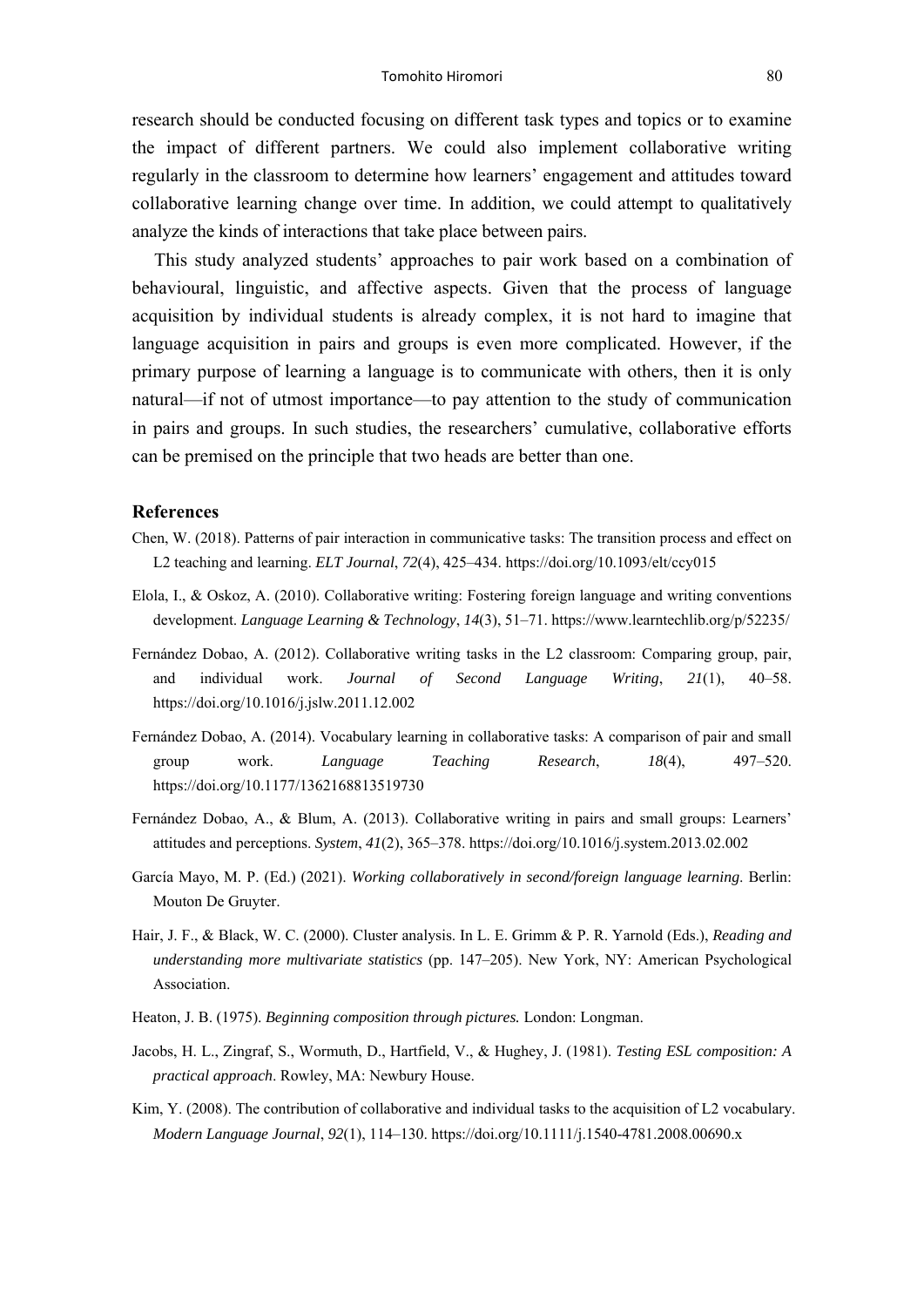- Kim, Y., & McDonough, K. (2008). The effect of interlocutor proficiency on the collaborative dialogue between Korean as a second language learners. *Language Teaching Research*, *12*(2), 211–234. https://doi.org/10.1177/1362168807086288
- Kimura, H., Kimura, T., & Shiki, O. (Eds.) (2010). *Theory and practice in reading and writing: Nurturing independent learning*. Tokyo: Taishukan-shoten.
- McDonough, K. (2004). Learner-learner interaction during pair and small group activities in a Thai EFL context. *System*, *32*(2), 207–224. https://doi.org/10.1016/j.system.2004.01.003
- McDonough, K., Crawford, W. J., & De Vleeschauwer, J. (2016). Thai EFL learners' interaction during collaborative writing tasks and its relationship to text quality. In M. Sato & S. Ballinger (Eds.), *Peer interaction and second language learning: Pedagogical potential and research agenda* (pp. 185–208). Amsterdam: John Benjamins.
- Nassaji, H., & Tian, J. (2010). Collaborative and individual output tasks and their effects on learning English phrasal verbs. *Language Teaching Research*, *14*(4), 397–419. https://doi.org/10.1177/1362168810375364
- Northouse, P. G. (2009). *Leadership: Theory and practice*. Thousand Oaks, CA: Sage.
- Philp, J., Adams, R., & Iwashita, N. (2014). *Peer interaction and second language learning*. New York, NY: Routledge.
- Philp, J., & Duchesne, S. (2016). Exploring engagement in tasks in the language classroom. *Annual Review of Applied Linguistics*, *36*, 50–72. https://doi.org/10.1017/S0267190515000094
- Qiu, X., & Lee, M. K. (2020). Regulated learning and self-efficacy beliefs in peer collaborative writing: An exploratory study of L2 learners' written products, task discussions, and self-reports. *System*, *93*. https://doi.org/10.1016/j.system.2020.102312
- Sato, M., & Angulo, I. (2020). The role of L1 use by high-proficiency learners in L2 vocabulary development. In W. Suzuki & N. Storch (Eds.), *Languaging in language learning and teaching: A collection of empirical studies* (pp. 41–66). Amsterdam: John Benjamins.
- Sato, M., & Ballinger, S. (Eds.) (2016). *Peer interaction and second language learning: Pedagogical potential and research agenda*. Amsterdam: John Benjamins.
- Sato, M., & Viveros, P. (2016). Interaction or collaboration? Group dynamics in the foreign language classroom. In M. Sato & S. Ballinger (Eds.), *Peer interaction and second language learning: Pedagogical potential and research agenda* (pp. 91–112). Amsterdam: John Benjamins.
- Scott, V. M., & Fuente, M. J. (2008). What's the problem? L2 learners' use of the L1 during consciousness-raising form-focused tasks. *Modern Language Journal*, *92*(1), 100–113. https://doi.org/10.1111/j.1540-4781.2008.00689.x
- Shehadeh, A. (2011). Effects and student perceptions of collaborative writing in L2. *Journal of Second Language Writing*, *20*(4), 286–305. https://doi.org/10.1016/j.jslw.2011.05.010
- Storch, N. (2002). Patterns of interaction in ESL pair work. *Language Learning*, *52*(1), 119–158. https://doi.org/10.1111/1467-9922.00179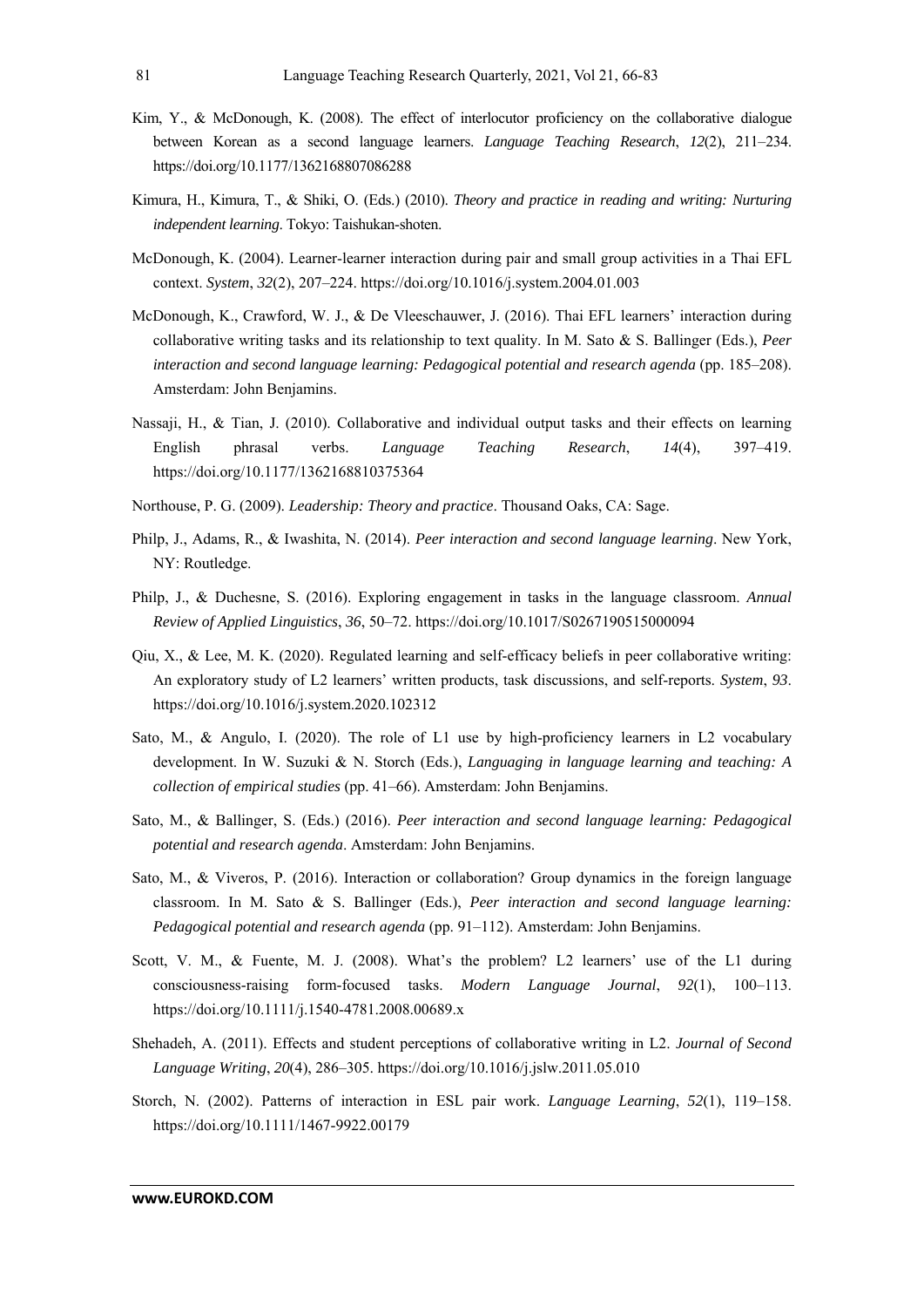- Storch, N. (2005). Collaborative writing: Product, process and students' reflections. *Journal of Second Language Writing*, *14*(3), 153–173. https://doi.org/10.1016/j.jslw.2005.05.002
- Storch, N. (2007). Investigating the merits of pair work on a text editing task in ESL classes. *Language Teaching Research*, *11*(2), 143–159. https://doi.org/10.1177/1362168807074600
- Storch, N. (2013). *Collaborative writing in L2 classrooms*. Bristol: Multilingual Matters.
- Storch, N., & Aldosari, A. (2012). Pairing learners in pair-work activity. *Language Teaching Research*, *17*(1), 31–48. https://doi.org/10.1177/1362168812457530
- Suzuki, W., & Storch, N. (2020). *Languaging in language learning and teaching: A collection of empirical studies*. Amsterdam: John Benjamins.
- Takada, Y. (Ed.) (2004). *A survey of attitudes toward the creation and realization of a university English education appropriate for the 21st Century––Questionnaire survey and interim report*. Interdisciplinary Strategic Research Group on University English Education. (English Language Laboratory, Graduate School of Arts and Sciences, University of Tokyo)
- Teng, M. F. (2021). The effectiveness of incorporating metacognitive prompts in collaborative writing on academic English writing skills. *Applied Cognitive Psychology*. Early View. https://doi.org/10.1002/acp.3789
- Villarreal, I., & Gil-Sarratea, N. (2020). The effect of collaborative writing in an EFL secondary setting. *Language Teaching Research*, *24*(6), 874–897. https://doi.org/10.1177/1362168819829017
- Watanabe, Y., & Swain, M. (2007). Effects of proficiency differences and patterns of pair interaction on second language learning: Collaborative dialogue between adult ESL learners. *Language Teaching Research*, *11*(2), 121–142. https://doi.org/10.1177/136216880607074599
- Wigglesworth, G., & Storch, N. (2009). Pair versus individual writing: Effects on fluency, complexity, and accuracy. *Language Testing*, *26*(3), 445–466. https://doi.org/10.1177/0265532209104670
- Zhang, M., & Plonsky, L. (2020). Collaborative writing in face-to-face settings: A substantive and methodological review. *Journal of Second Language Writing*, *49*. https://doi.org/10.1016/j.jslw.2020.100753